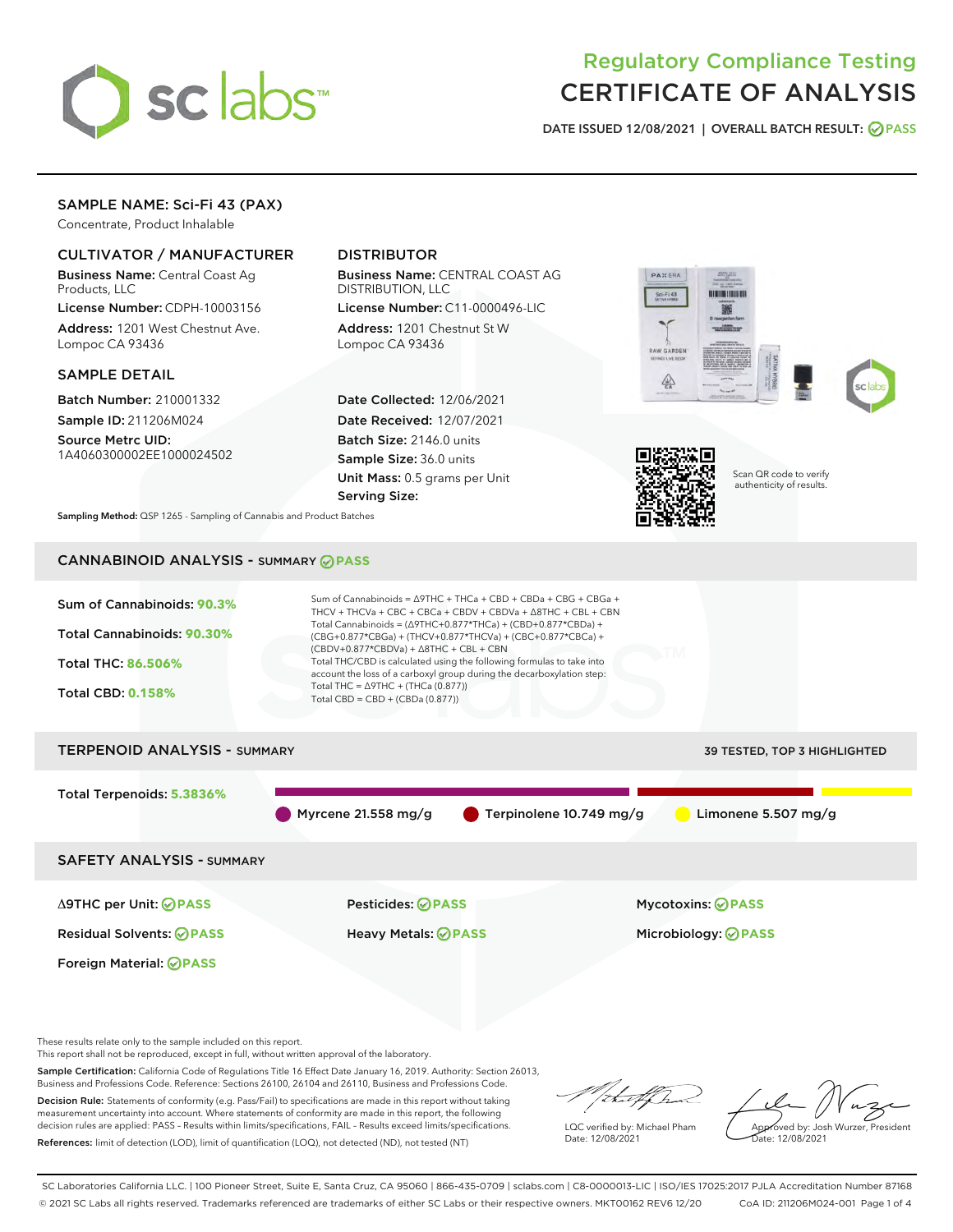



SCI-FI 43 (PAX) | DATE ISSUED 12/08/2021 | OVERALL BATCH RESULT: 2 PASS

### CANNABINOID TEST RESULTS - 12/08/2021 2 PASS

Tested by high-performance liquid chromatography with diode-array detection (HPLC-DAD). **Method:** QSP 1157 - Analysis of Cannabinoids by HPLC-DAD

#### TOTAL CANNABINOIDS: **90.30%**

Total Cannabinoids (Total THC) + (Total CBD) + (Total CBG) + (Total THCV) + (Total CBC) + (Total CBDV) + ∆8THC + CBL + CBN

TOTAL THC: **86.506%** Total THC (∆9THC+0.877\*THCa)

TOTAL CBD: **0.158%**

Total CBD (CBD+0.877\*CBDa)

TOTAL CBG: 2.59% Total CBG (CBG+0.877\*CBGa)

TOTAL THCV: 0.79% Total THCV (THCV+0.877\*THCVa)

TOTAL CBC: ND Total CBC (CBC+0.877\*CBCa)

TOTAL CBDV: ND Total CBDV (CBDV+0.877\*CBDVa)

| <b>COMPOUND</b>            | LOD/LOQ<br>(mg/g) | <b>MEASUREMENT</b><br><b>UNCERTAINTY</b><br>(mg/g) | <b>RESULT</b><br>(mg/g) | <b>RESULT</b><br>(%) |
|----------------------------|-------------------|----------------------------------------------------|-------------------------|----------------------|
| Δ9THC                      | 0.06 / 0.26       | ±29.758                                            | 865.06                  | 86.506               |
| <b>CBG</b>                 | 0.06/0.19         | ±1.020                                             | 25.90                   | 2.590                |
| <b>THCV</b>                | 0.1 / 0.2         | ±0.39                                              | 7.9                     | 0.79                 |
| <b>CBN</b>                 | 0.1/0.3           | ±0.12                                              | 1.8                     | 0.18                 |
| <b>CBD</b>                 | 0.07/0.29         | ±0.073                                             | 1.58                    | 0.158                |
| $\triangle$ 8THC           | 0.1 / 0.4         | ±0.06                                              | 0.8                     | 0.08                 |
| <b>THCa</b>                | 0.05/0.14         | N/A                                                | <b>ND</b>               | <b>ND</b>            |
| <b>THCVa</b>               | 0.07/0.20         | N/A                                                | <b>ND</b>               | <b>ND</b>            |
| <b>CBDa</b>                | 0.02/0.19         | N/A                                                | <b>ND</b>               | <b>ND</b>            |
| <b>CBDV</b>                | 0.04 / 0.15       | N/A                                                | <b>ND</b>               | <b>ND</b>            |
| <b>CBDVa</b>               | 0.03/0.53         | N/A                                                | <b>ND</b>               | <b>ND</b>            |
| <b>CBGa</b>                | 0.1 / 0.2         | N/A                                                | <b>ND</b>               | <b>ND</b>            |
| <b>CBL</b>                 | 0.06 / 0.24       | N/A                                                | <b>ND</b>               | <b>ND</b>            |
| <b>CBC</b>                 | 0.2 / 0.5         | N/A                                                | <b>ND</b>               | <b>ND</b>            |
| <b>CBCa</b>                | 0.07 / 0.28       | N/A                                                | <b>ND</b>               | <b>ND</b>            |
| <b>SUM OF CANNABINOIDS</b> |                   |                                                    | 903.0 mg/g              | 90.3%                |

#### **UNIT MASS: 0.5 grams per Unit**

| ∆9THC per Unit                         | 1120 per-package limit | 432.53 mg/unit | <b>PASS</b> |
|----------------------------------------|------------------------|----------------|-------------|
| <b>Total THC per Unit</b>              |                        | 432.53 mg/unit |             |
| <b>CBD per Unit</b>                    |                        | $0.79$ mg/unit |             |
| <b>Total CBD per Unit</b>              |                        | $0.79$ mg/unit |             |
| <b>Sum of Cannabinoids</b><br>per Unit |                        | 451.5 mg/unit  |             |
| <b>Total Cannabinoids</b><br>per Unit  |                        | 451.6 mg/unit  |             |

| <b>COMPOUND</b>         | LOD/LOQ<br>(mg/g) | <b>MEASUREMENT</b><br><b>UNCERTAINTY</b><br>(mg/g) | <b>RESULT</b><br>(mg/g)                         | <b>RESULT</b><br>$(\%)$ |
|-------------------------|-------------------|----------------------------------------------------|-------------------------------------------------|-------------------------|
| <b>Myrcene</b>          | 0.008 / 0.025     | ±0.2781                                            | 21.558                                          | 2.1558                  |
| Terpinolene             | 0.008 / 0.026     | ±0.2204                                            | 10.749                                          | 1.0749                  |
| Limonene                | 0.005 / 0.016     | ±0.0788                                            | 5.507                                           | 0.5507                  |
| Ocimene                 | 0.011 / 0.038     | ±0.0997                                            | 3.105                                           | 0.3105                  |
| $\beta$ Caryophyllene   | 0.004 / 0.012     | ±0.0985                                            | 2.766                                           | 0.2766                  |
| $\alpha$ Pinene         | 0.005 / 0.017     | ±0.0206                                            | 2.392                                           | 0.2392                  |
| $\beta$ Pinene          | 0.004 / 0.014     | ±0.0271                                            | 2.353                                           | 0.2353                  |
| Linalool                | 0.009 / 0.032     | ±0.0291                                            | 0.767                                           | 0.0767                  |
| Terpineol               | 0.016 / 0.055     | ±0.0440                                            | 0.717                                           | 0.0717                  |
| $\alpha$ Humulene       | 0.009 / 0.029     | ±0.0218                                            | 0.678                                           | 0.0678                  |
| trans-ß-Farnesene       | 0.008 / 0.025     | ±0.0212                                            | 0.597                                           | 0.0597                  |
| $\alpha$ Phellandrene   | 0.006 / 0.020     | ±0.0054                                            | 0.395                                           | 0.0395                  |
| 3 Carene                | 0.005 / 0.018     | ±0.0056                                            | 0.392                                           | 0.0392                  |
| $\alpha$ Terpinene      | 0.005 / 0.017     | ±0.0049                                            | 0.327                                           | 0.0327                  |
| Fenchol                 | 0.010 / 0.034     | ±0.0121                                            | 0.312                                           | 0.0312                  |
| $\gamma$ Terpinene      | 0.006 / 0.018     | ±0.0045                                            | 0.261                                           | 0.0261                  |
| Guaiol                  | 0.009 / 0.030     | ±0.0093                                            | 0.196                                           | 0.0196                  |
| Camphene                | 0.005 / 0.015     | ±0.0016                                            | 0.141                                           | 0.0141                  |
| Valencene               | 0.009 / 0.030     | ±0.0095                                            | 0.138                                           | 0.0138                  |
| Nerolidol               | 0.009 / 0.028     | ±0.0072                                            | 0.115                                           | 0.0115                  |
| <b>Borneol</b>          | 0.005 / 0.016     | ±0.0035                                            | 0.083                                           | 0.0083                  |
| p-Cymene                | 0.005 / 0.016     | ±0.0014                                            | 0.053                                           | 0.0053                  |
| Sabinene                | 0.004 / 0.014     | ±0.0006                                            | 0.051                                           | 0.0051                  |
| Fenchone                | 0.009 / 0.028     | ±0.0015                                            | 0.051                                           | 0.0051                  |
| Caryophyllene<br>Oxide  | 0.010 / 0.033     | ±0.0019                                            | 0.041                                           | 0.0041                  |
| Eucalyptol              | 0.006 / 0.018     | ±0.0010                                            | 0.039                                           | 0.0039                  |
| $\alpha$ Bisabolol      | 0.008 / 0.026     | ±0.0020                                            | 0.037                                           | 0.0037                  |
| Citronellol             | 0.003 / 0.010     | ±0.0007                                            | 0.015                                           | 0.0015                  |
| Sabinene Hydrate        | 0.006 / 0.022     | N/A                                                | <loq< th=""><th><loq< th=""></loq<></th></loq<> | <loq< th=""></loq<>     |
| Isoborneol              | 0.004 / 0.012     | N/A                                                | <loq< th=""><th><loq< th=""></loq<></th></loq<> | <loq< th=""></loq<>     |
| (-)-Isopulegol          | 0.005 / 0.016     | N/A                                                | ND                                              | ND                      |
| Camphor                 | 0.006 / 0.019     | N/A                                                | ND                                              | ND                      |
| Menthol                 | 0.008 / 0.025     | N/A                                                | ND                                              | ND                      |
| Nerol                   | 0.003 / 0.011     | N/A                                                | ND                                              | ND                      |
| R-(+)-Pulegone          | 0.003 / 0.011     | N/A                                                | ND                                              | ND                      |
| Geraniol                | 0.002 / 0.007     | N/A                                                | ND                                              | ND                      |
| <b>Geranyl Acetate</b>  | 0.004 / 0.014     | N/A                                                | ND                                              | ND                      |
| $\alpha$ Cedrene        | 0.005 / 0.016     | N/A                                                | ND                                              | ND                      |
| Cedrol                  | 0.008 / 0.027     | N/A                                                | ND                                              | ND                      |
| <b>TOTAL TERPENOIDS</b> |                   |                                                    | 53.836 mg/g                                     | 5.3836%                 |

SC Laboratories California LLC. | 100 Pioneer Street, Suite E, Santa Cruz, CA 95060 | 866-435-0709 | sclabs.com | C8-0000013-LIC | ISO/IES 17025:2017 PJLA Accreditation Number 87168 © 2021 SC Labs all rights reserved. Trademarks referenced are trademarks of either SC Labs or their respective owners. MKT00162 REV6 12/20 CoA ID: 211206M024-001 Page 2 of 4

# TERPENOID TEST RESULTS - 12/08/2021

Terpene analysis utilizing gas chromatography-flame ionization detection (GC-FID). **Method:** QSP 1192 - Analysis of Terpenoids by GC-FID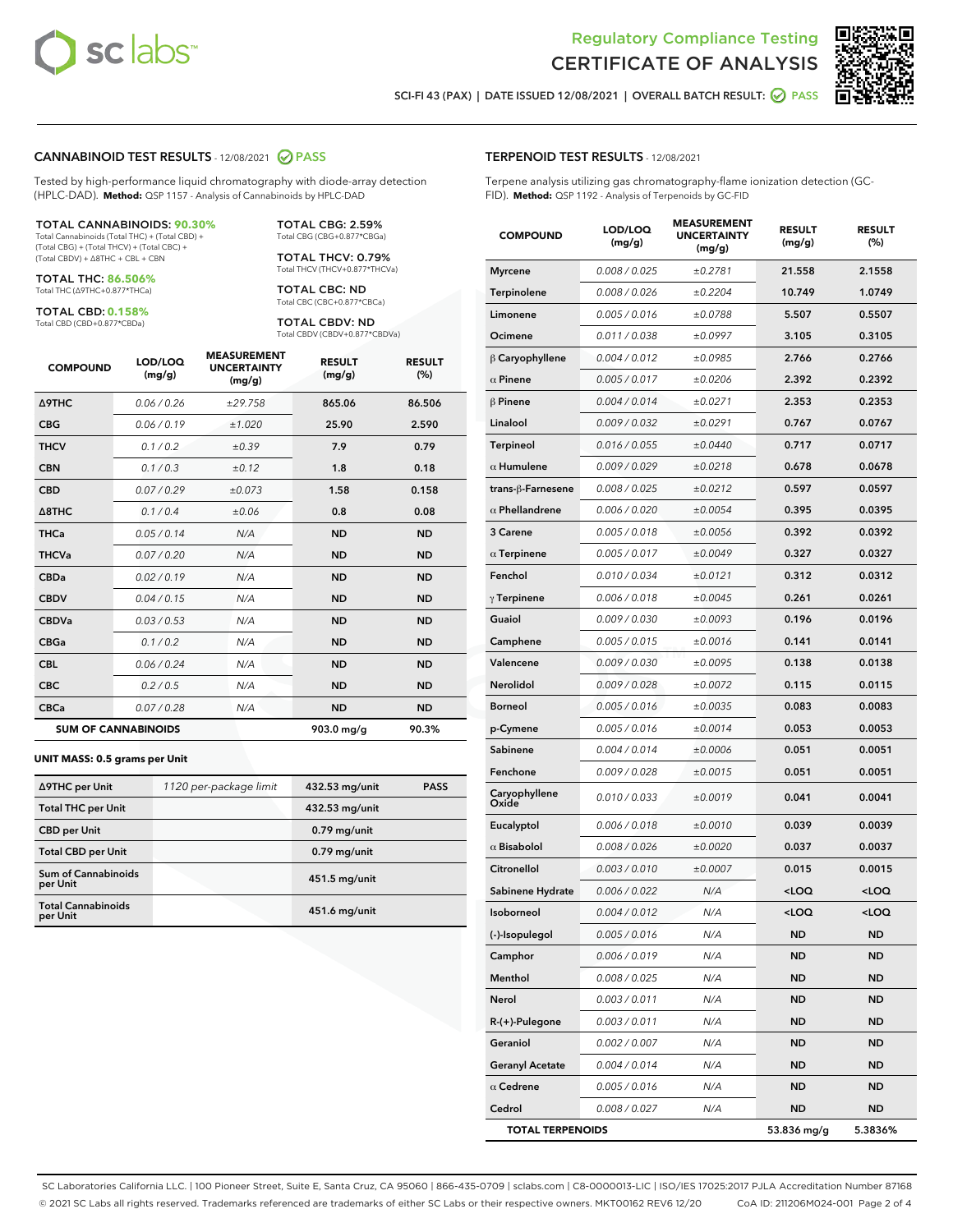



SCI-FI 43 (PAX) | DATE ISSUED 12/08/2021 | OVERALL BATCH RESULT: 2 PASS

# CATEGORY 1 PESTICIDE TEST RESULTS - 12/08/2021 2 PASS

Pesticide and plant growth regulator analysis utilizing high-performance liquid chromatography-mass spectrometry (HPLC-MS) or gas chromatography-mass spectrometry (GC-MS). \*GC-MS utilized where indicated. **Method:** QSP 1212 - Analysis of Pesticides and Mycotoxins by LC-MS or QSP 1213 - Analysis of Pesticides by GC-MS

| 0.03 / 0.08<br><b>ND</b><br><b>PASS</b><br>Aldicarb<br>$\ge$ LOD<br>N/A<br>Carbofuran<br>0.02 / 0.05<br>$\ge$ LOD<br>N/A<br><b>ND</b><br><b>PASS</b><br>Chlordane*<br>0.03 / 0.08<br>$\ge$ LOD<br>N/A<br><b>ND</b><br><b>PASS</b><br>Chlorfenapyr*<br>0.03/0.10<br>$\ge$ LOD<br>N/A<br><b>ND</b><br><b>PASS</b><br>Chlorpyrifos<br>0.02 / 0.06<br>N/A<br><b>ND</b><br><b>PASS</b><br>$\ge$ LOD<br>Coumaphos<br>0.02 / 0.07<br>N/A<br><b>ND</b><br><b>PASS</b><br>$\ge$ LOD<br>Daminozide<br>0.02 / 0.07<br>N/A<br><b>ND</b><br><b>PASS</b><br>$\ge$ LOD<br><b>DDVP</b><br>0.03/0.09<br>$>$ LOD<br>N/A<br><b>ND</b><br><b>PASS</b><br>(Dichlorvos)<br>Dimethoate<br>0.03 / 0.08<br>$\ge$ LOD<br><b>ND</b><br><b>PASS</b><br>N/A<br>0.03/0.10<br>N/A<br><b>ND</b><br><b>PASS</b><br>Ethoprop(hos)<br>$>$ LOD<br>0.02 / 0.06<br>N/A<br><b>ND</b><br><b>PASS</b><br>$\ge$ LOD<br>Etofenprox<br>Fenoxycarb<br>0.03 / 0.08<br>$\ge$ LOD<br>N/A<br><b>ND</b><br><b>PASS</b><br>0.03 / 0.08<br>$\ge$ LOD<br>N/A<br><b>ND</b><br><b>PASS</b><br>Fipronil<br>Imazalil<br>0.02 / 0.06<br>$>$ LOD<br>N/A<br><b>ND</b><br><b>PASS</b><br><b>Methiocarb</b><br>0.02 / 0.07<br>$\ge$ LOD<br>N/A<br><b>ND</b><br><b>PASS</b><br>Methyl<br>0.03/0.10<br>N/A<br><b>ND</b><br><b>PASS</b><br>$\ge$ LOD<br>parathion<br>0.03/0.09<br><b>Mevinphos</b><br>$\ge$ LOD<br>N/A<br><b>ND</b><br><b>PASS</b><br>Paclobutrazol<br>0.02 / 0.05<br>$>$ LOD<br>N/A<br><b>ND</b><br><b>PASS</b><br>0.03/0.09<br>N/A<br>$\ge$ LOD<br><b>ND</b><br><b>PASS</b><br>Propoxur<br>0.03 / 0.08<br><b>ND</b><br><b>PASS</b><br>Spiroxamine<br>$\ge$ LOD<br>N/A<br>Thiacloprid<br>0.03/0.10<br>$\ge$ LOD<br>N/A<br><b>ND</b><br><b>PASS</b> | <b>COMPOUND</b> | LOD/LOQ<br>$(\mu g/g)$ | <b>ACTION</b><br><b>LIMIT</b><br>$(\mu g/g)$ | <b>MEASUREMENT</b><br><b>UNCERTAINTY</b><br>$(\mu g/g)$ | <b>RESULT</b><br>$(\mu g/g)$ | <b>RESULT</b> |
|----------------------------------------------------------------------------------------------------------------------------------------------------------------------------------------------------------------------------------------------------------------------------------------------------------------------------------------------------------------------------------------------------------------------------------------------------------------------------------------------------------------------------------------------------------------------------------------------------------------------------------------------------------------------------------------------------------------------------------------------------------------------------------------------------------------------------------------------------------------------------------------------------------------------------------------------------------------------------------------------------------------------------------------------------------------------------------------------------------------------------------------------------------------------------------------------------------------------------------------------------------------------------------------------------------------------------------------------------------------------------------------------------------------------------------------------------------------------------------------------------------------------------------------------------------------------------------------------------------------------------------------------------------------------------------------------------|-----------------|------------------------|----------------------------------------------|---------------------------------------------------------|------------------------------|---------------|
|                                                                                                                                                                                                                                                                                                                                                                                                                                                                                                                                                                                                                                                                                                                                                                                                                                                                                                                                                                                                                                                                                                                                                                                                                                                                                                                                                                                                                                                                                                                                                                                                                                                                                                    |                 |                        |                                              |                                                         |                              |               |
|                                                                                                                                                                                                                                                                                                                                                                                                                                                                                                                                                                                                                                                                                                                                                                                                                                                                                                                                                                                                                                                                                                                                                                                                                                                                                                                                                                                                                                                                                                                                                                                                                                                                                                    |                 |                        |                                              |                                                         |                              |               |
|                                                                                                                                                                                                                                                                                                                                                                                                                                                                                                                                                                                                                                                                                                                                                                                                                                                                                                                                                                                                                                                                                                                                                                                                                                                                                                                                                                                                                                                                                                                                                                                                                                                                                                    |                 |                        |                                              |                                                         |                              |               |
|                                                                                                                                                                                                                                                                                                                                                                                                                                                                                                                                                                                                                                                                                                                                                                                                                                                                                                                                                                                                                                                                                                                                                                                                                                                                                                                                                                                                                                                                                                                                                                                                                                                                                                    |                 |                        |                                              |                                                         |                              |               |
|                                                                                                                                                                                                                                                                                                                                                                                                                                                                                                                                                                                                                                                                                                                                                                                                                                                                                                                                                                                                                                                                                                                                                                                                                                                                                                                                                                                                                                                                                                                                                                                                                                                                                                    |                 |                        |                                              |                                                         |                              |               |
|                                                                                                                                                                                                                                                                                                                                                                                                                                                                                                                                                                                                                                                                                                                                                                                                                                                                                                                                                                                                                                                                                                                                                                                                                                                                                                                                                                                                                                                                                                                                                                                                                                                                                                    |                 |                        |                                              |                                                         |                              |               |
|                                                                                                                                                                                                                                                                                                                                                                                                                                                                                                                                                                                                                                                                                                                                                                                                                                                                                                                                                                                                                                                                                                                                                                                                                                                                                                                                                                                                                                                                                                                                                                                                                                                                                                    |                 |                        |                                              |                                                         |                              |               |
|                                                                                                                                                                                                                                                                                                                                                                                                                                                                                                                                                                                                                                                                                                                                                                                                                                                                                                                                                                                                                                                                                                                                                                                                                                                                                                                                                                                                                                                                                                                                                                                                                                                                                                    |                 |                        |                                              |                                                         |                              |               |
|                                                                                                                                                                                                                                                                                                                                                                                                                                                                                                                                                                                                                                                                                                                                                                                                                                                                                                                                                                                                                                                                                                                                                                                                                                                                                                                                                                                                                                                                                                                                                                                                                                                                                                    |                 |                        |                                              |                                                         |                              |               |
|                                                                                                                                                                                                                                                                                                                                                                                                                                                                                                                                                                                                                                                                                                                                                                                                                                                                                                                                                                                                                                                                                                                                                                                                                                                                                                                                                                                                                                                                                                                                                                                                                                                                                                    |                 |                        |                                              |                                                         |                              |               |
|                                                                                                                                                                                                                                                                                                                                                                                                                                                                                                                                                                                                                                                                                                                                                                                                                                                                                                                                                                                                                                                                                                                                                                                                                                                                                                                                                                                                                                                                                                                                                                                                                                                                                                    |                 |                        |                                              |                                                         |                              |               |
|                                                                                                                                                                                                                                                                                                                                                                                                                                                                                                                                                                                                                                                                                                                                                                                                                                                                                                                                                                                                                                                                                                                                                                                                                                                                                                                                                                                                                                                                                                                                                                                                                                                                                                    |                 |                        |                                              |                                                         |                              |               |
|                                                                                                                                                                                                                                                                                                                                                                                                                                                                                                                                                                                                                                                                                                                                                                                                                                                                                                                                                                                                                                                                                                                                                                                                                                                                                                                                                                                                                                                                                                                                                                                                                                                                                                    |                 |                        |                                              |                                                         |                              |               |
|                                                                                                                                                                                                                                                                                                                                                                                                                                                                                                                                                                                                                                                                                                                                                                                                                                                                                                                                                                                                                                                                                                                                                                                                                                                                                                                                                                                                                                                                                                                                                                                                                                                                                                    |                 |                        |                                              |                                                         |                              |               |
|                                                                                                                                                                                                                                                                                                                                                                                                                                                                                                                                                                                                                                                                                                                                                                                                                                                                                                                                                                                                                                                                                                                                                                                                                                                                                                                                                                                                                                                                                                                                                                                                                                                                                                    |                 |                        |                                              |                                                         |                              |               |
|                                                                                                                                                                                                                                                                                                                                                                                                                                                                                                                                                                                                                                                                                                                                                                                                                                                                                                                                                                                                                                                                                                                                                                                                                                                                                                                                                                                                                                                                                                                                                                                                                                                                                                    |                 |                        |                                              |                                                         |                              |               |
|                                                                                                                                                                                                                                                                                                                                                                                                                                                                                                                                                                                                                                                                                                                                                                                                                                                                                                                                                                                                                                                                                                                                                                                                                                                                                                                                                                                                                                                                                                                                                                                                                                                                                                    |                 |                        |                                              |                                                         |                              |               |
|                                                                                                                                                                                                                                                                                                                                                                                                                                                                                                                                                                                                                                                                                                                                                                                                                                                                                                                                                                                                                                                                                                                                                                                                                                                                                                                                                                                                                                                                                                                                                                                                                                                                                                    |                 |                        |                                              |                                                         |                              |               |
|                                                                                                                                                                                                                                                                                                                                                                                                                                                                                                                                                                                                                                                                                                                                                                                                                                                                                                                                                                                                                                                                                                                                                                                                                                                                                                                                                                                                                                                                                                                                                                                                                                                                                                    |                 |                        |                                              |                                                         |                              |               |
|                                                                                                                                                                                                                                                                                                                                                                                                                                                                                                                                                                                                                                                                                                                                                                                                                                                                                                                                                                                                                                                                                                                                                                                                                                                                                                                                                                                                                                                                                                                                                                                                                                                                                                    |                 |                        |                                              |                                                         |                              |               |
|                                                                                                                                                                                                                                                                                                                                                                                                                                                                                                                                                                                                                                                                                                                                                                                                                                                                                                                                                                                                                                                                                                                                                                                                                                                                                                                                                                                                                                                                                                                                                                                                                                                                                                    |                 |                        |                                              |                                                         |                              |               |

### CATEGORY 2 PESTICIDE TEST RESULTS - 12/08/2021 @ PASS

| <b>COMPOUND</b>          | LOD/LOO<br>$(\mu g/g)$ | <b>ACTION</b><br>LIMIT<br>$(\mu g/g)$ | <b>MEASUREMENT</b><br><b>UNCERTAINTY</b><br>$(\mu g/g)$ | <b>RESULT</b><br>$(\mu g/g)$ | <b>RESULT</b> |  |
|--------------------------|------------------------|---------------------------------------|---------------------------------------------------------|------------------------------|---------------|--|
| Abamectin                | 0.03/0.10              | 0.1                                   | N/A                                                     | <b>ND</b>                    | <b>PASS</b>   |  |
| Acephate                 | 0.02/0.07              | 0.1                                   | N/A                                                     | <b>ND</b>                    | <b>PASS</b>   |  |
| Acequinocyl              | 0.02/0.07              | 0.1                                   | N/A                                                     | <b>ND</b>                    | <b>PASS</b>   |  |
| Acetamiprid              | 0.02/0.05              | 0.1                                   | N/A                                                     | <b>ND</b>                    | <b>PASS</b>   |  |
| Azoxystrobin             | 0.02/0.07              | 0.1                                   | N/A                                                     | <b>ND</b>                    | <b>PASS</b>   |  |
| <b>Bifenazate</b>        | 0.01 / 0.04            | 0.1                                   | N/A                                                     | <b>ND</b>                    | <b>PASS</b>   |  |
| <b>Bifenthrin</b>        | 0.02/0.05              | 3                                     | N/A                                                     | <b>ND</b>                    | <b>PASS</b>   |  |
| <b>Boscalid</b>          | 0.03/0.09              | 0.1                                   | N/A                                                     | <b>ND</b>                    | <b>PASS</b>   |  |
| Captan                   | 0.19/0.57              | 0.7                                   | N/A                                                     | <b>ND</b>                    | <b>PASS</b>   |  |
| Carbaryl                 | 0.02/0.06              | 0.5                                   | N/A                                                     | <b>ND</b>                    | <b>PASS</b>   |  |
| Chlorantranilip-<br>role | 0.04/0.12              | 10                                    | N/A                                                     | <b>ND</b>                    | <b>PASS</b>   |  |
| Clofentezine             | 0.03/0.09              | 0.1                                   | N/A                                                     | <b>ND</b>                    | <b>PASS</b>   |  |

| <b>CATEGORY 2 PESTICIDE TEST RESULTS</b> - 12/08/2021 continued |
|-----------------------------------------------------------------|
|-----------------------------------------------------------------|

| <b>COMPOUND</b>               | LOD/LOQ<br>(µg/g) | <b>ACTION</b><br>LIMIT<br>$(\mu g/g)$ | <b>MEASUREMENT</b><br><b>UNCERTAINTY</b><br>(µg/g) | <b>RESULT</b><br>(µg/g) | <b>RESULT</b> |
|-------------------------------|-------------------|---------------------------------------|----------------------------------------------------|-------------------------|---------------|
| Cyfluthrin                    | 0.12 / 0.38       | 2                                     | N/A                                                | <b>ND</b>               | <b>PASS</b>   |
| Cypermethrin                  | 0.11 / 0.32       | $\mathcal{I}$                         | N/A                                                | <b>ND</b>               | <b>PASS</b>   |
| Diazinon                      | 0.02 / 0.05       | 0.1                                   | N/A                                                | ND                      | <b>PASS</b>   |
| Dimethomorph                  | 0.03 / 0.09       | $\overline{2}$                        | N/A                                                | <b>ND</b>               | <b>PASS</b>   |
| Etoxazole                     | 0.02 / 0.06       | 0.1                                   | N/A                                                | <b>ND</b>               | <b>PASS</b>   |
| Fenhexamid                    | 0.03 / 0.09       | 0.1                                   | N/A                                                | <b>ND</b>               | <b>PASS</b>   |
| Fenpyroximate                 | 0.02 / 0.06       | 0.1                                   | N/A                                                | <b>ND</b>               | <b>PASS</b>   |
| Flonicamid                    | 0.03 / 0.10       | 0.1                                   | N/A                                                | <b>ND</b>               | <b>PASS</b>   |
| Fludioxonil                   | 0.03 / 0.10       | 0.1                                   | N/A                                                | <b>ND</b>               | <b>PASS</b>   |
| Hexythiazox                   | 0.02 / 0.07       | 0.1                                   | N/A                                                | <b>ND</b>               | <b>PASS</b>   |
| Imidacloprid                  | 0.04 / 0.11       | 5                                     | N/A                                                | <b>ND</b>               | <b>PASS</b>   |
| Kresoxim-methyl               | 0.02 / 0.07       | 0.1                                   | N/A                                                | <b>ND</b>               | <b>PASS</b>   |
| <b>Malathion</b>              | 0.03 / 0.09       | 0.5                                   | N/A                                                | <b>ND</b>               | <b>PASS</b>   |
| Metalaxyl                     | 0.02 / 0.07       | $\overline{2}$                        | N/A                                                | <b>ND</b>               | <b>PASS</b>   |
| Methomyl                      | 0.03 / 0.10       | 1                                     | N/A                                                | <b>ND</b>               | <b>PASS</b>   |
| Myclobutanil                  | 0.03 / 0.09       | 0.1                                   | N/A                                                | <b>ND</b>               | <b>PASS</b>   |
| Naled                         | 0.02 / 0.07       | 0.1                                   | N/A                                                | <b>ND</b>               | <b>PASS</b>   |
| Oxamyl                        | 0.04 / 0.11       | 0.5                                   | N/A                                                | <b>ND</b>               | <b>PASS</b>   |
| Pentachloronitro-<br>benzene* | 0.03 / 0.09       | 0.1                                   | N/A                                                | <b>ND</b>               | <b>PASS</b>   |
| Permethrin                    | 0.04 / 0.12       | 0.5                                   | N/A                                                | <b>ND</b>               | <b>PASS</b>   |
| Phosmet                       | 0.03/0.10         | 0.1                                   | N/A                                                | <b>ND</b>               | <b>PASS</b>   |
| Piperonylbu-<br>toxide        | 0.02 / 0.07       | 3                                     | N/A                                                | <b>ND</b>               | <b>PASS</b>   |
| Prallethrin                   | 0.03 / 0.08       | 0.1                                   | N/A                                                | <b>ND</b>               | <b>PASS</b>   |
| Propiconazole                 | 0.02 / 0.07       | 0.1                                   | N/A                                                | <b>ND</b>               | <b>PASS</b>   |
| Pyrethrins                    | 0.04 / 0.12       | 0.5                                   | N/A                                                | <b>ND</b>               | <b>PASS</b>   |
| Pyridaben                     | 0.02 / 0.07       | 0.1                                   | N/A                                                | <b>ND</b>               | <b>PASS</b>   |
| Spinetoram                    | 0.02 / 0.07       | 0.1                                   | N/A                                                | <b>ND</b>               | <b>PASS</b>   |
| Spinosad                      | 0.02 / 0.07       | 0.1                                   | N/A                                                | <b>ND</b>               | <b>PASS</b>   |
| Spiromesifen                  | 0.02 / 0.05       | 0.1                                   | N/A                                                | <b>ND</b>               | <b>PASS</b>   |
| Spirotetramat                 | 0.02 / 0.06       | 0.1                                   | N/A                                                | <b>ND</b>               | <b>PASS</b>   |
| Tebuconazole                  | 0.02 / 0.07       | 0.1                                   | N/A                                                | <b>ND</b>               | <b>PASS</b>   |
| Thiamethoxam                  | 0.03 / 0.10       | 5                                     | N/A                                                | <b>ND</b>               | <b>PASS</b>   |
| Trifloxystrobin               | 0.03 / 0.08       | 0.1                                   | N/A                                                | <b>ND</b>               | <b>PASS</b>   |

SC Laboratories California LLC. | 100 Pioneer Street, Suite E, Santa Cruz, CA 95060 | 866-435-0709 | sclabs.com | C8-0000013-LIC | ISO/IES 17025:2017 PJLA Accreditation Number 87168 © 2021 SC Labs all rights reserved. Trademarks referenced are trademarks of either SC Labs or their respective owners. MKT00162 REV6 12/20 CoA ID: 211206M024-001 Page 3 of 4